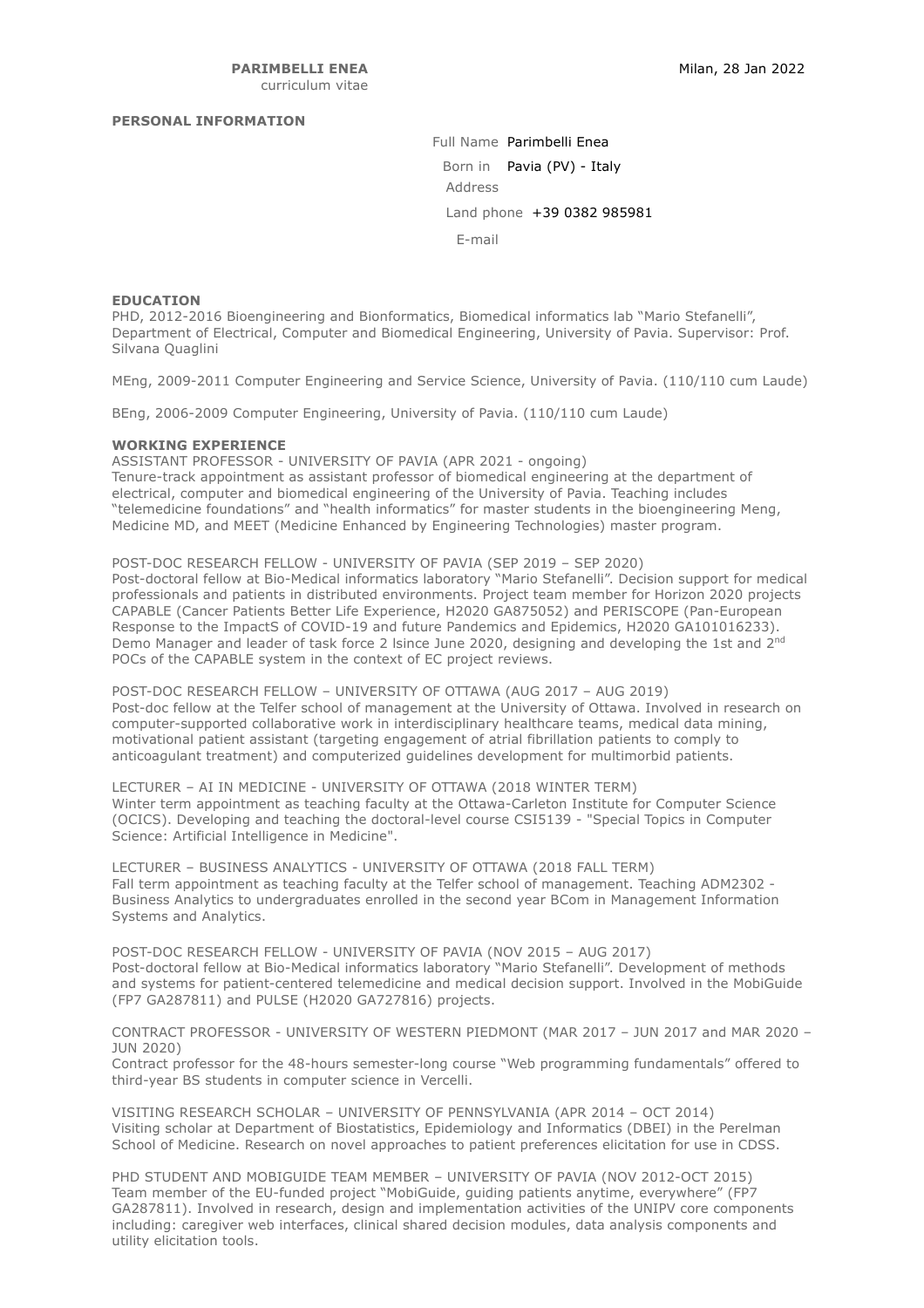JUNIOR CONSULTANT – NTT DATA EMEA (formerly Value Team spa) (SEP 2011 – JUN 2012) Team member of the "MORe (Operational monitoring of retail customers)" and "Credit management and analysis" projects for a major Italian enterprise in the Oil&Gas industry. Requirement engineering, data warehouse design and dashboard tools development.

### **SERVICE TO PROFESSION**

See recognition for my peer-reviewer activity on publons: https://publons.com/researcher/3389138/enea-parimbelli/peer-review/

TUTORIAL CHAIR member of the organizing committee of AIME2022 conference.

SENIOR PC MEMBER for AIME2021, AIME2022 conferences.

PC MEMBER for W3PHAI'20 International Workshop on Health Intelligence In conjunction with AAAI2020. PC MEMBER for AIME2017, 2019 and 2020 conferences, and reviewer for the corresponding AIIM Special Issue.

PC MEMBER for the Workshop on Computer based processes and algorithms for biomedicine and life quality improvement (CBPBL), in conjunction with IEEE BIBM 2017, Kansas City, USA, November 13 - 16, 2017.

REVIEWER for AMIA 2015-2018, AIME2015, W3PHAI'19 and NI2016 international conferences.

## **AWARDS**

BEST PAPER AWARD - User Modeling and User-Adapted Interaction 2017 James Chen Annual Award for Best UMUAI Paper for "MobiGuide: a personalized and patientcentric decision-support system and its evaluation in the atrial fibrillation and gestational diabetes domains"

OUTSTANDING REVIEWER, AIME 2017 conference, Vienna Mentioned among the top 12 most helpful reviewers based on the authors' anonymous feedback.

NOMINEE for the AMIA 2017 DOCTORAL DISSERTATION AWARD Selected as the nominee among the University of Pavia PhD program graduates of 2016. Made it to the semi-final round consisting of 19 selected candidates.

BEST DOCTORAL DISSERTATION AWARD "Marco Ramoni"

Awarded by the Italian National Bioengineering Group (GNB) for the thesis: "Personalization of clinical decision support systems in the context of shared decision making". Sep 2016.

## IEEE EXEMPLARY STUDENT BRANCH AWARD

Awarder to the University of Pavia IEEE student branch where I was involved as the area manager for biomedical engineering. Awarded Dec 2016

#### BEST POSTER

Best Poster of the evidence based medicine session. Lanzola G., Quaglini S., Parimbelli E., Cavallini A., Tartara E., Micieli G., A new functionality for the SUN-Lombardia Registry: Monitoring Patients' Enrollment and Performance Indicators. Italian Stroke Forum 2012.

## STUDENT AWARD

Best 1st year information engineering students (2007). AICA (Italian association for informatics and computing)

#### **HOBBIES AND INTERESTS**

Scuba diving, freediving, spearfishing and fish (mostly members of the Chiclidae family). Volleyball and beach-volley - FIPAV (Italian volleyball federation) player. Modern and contemporary American poetry.

#### **PUBLICATIONS**

ORCID: 0000-0003-0679-828X See a full list of publications since 2015 on google scholar: https://scholar.google.com/citations?hl=en&user=hJpGhTgAAAAJ&view\_op=list\_works&sortby=pubdate

# **STUDENT SUPERVISION**

- 1. PhD supervisor for Buonocore T., PhD in Bioengineering, Bioinformatics and Health Technologies, University of Pavia, 2021-2024.
- 2. Supervisor for Cova R. "Decision support in Oncology: feasibility study and prototyping". MEng thesis, University of Pavia, 2020.
- 3. Co-supervisor for Kingwell S. MD, "Prediction of spine surgery complications risk from NSQIP data", MBA thesis, University of Ottawa, 2018-2019.
- 4. Co-supervisor for Basadonne A. "IBM academic initiative: IBM Watson as a development tool for a virtual guideline assistant". MEng thesis, University of Pavia, 2017.